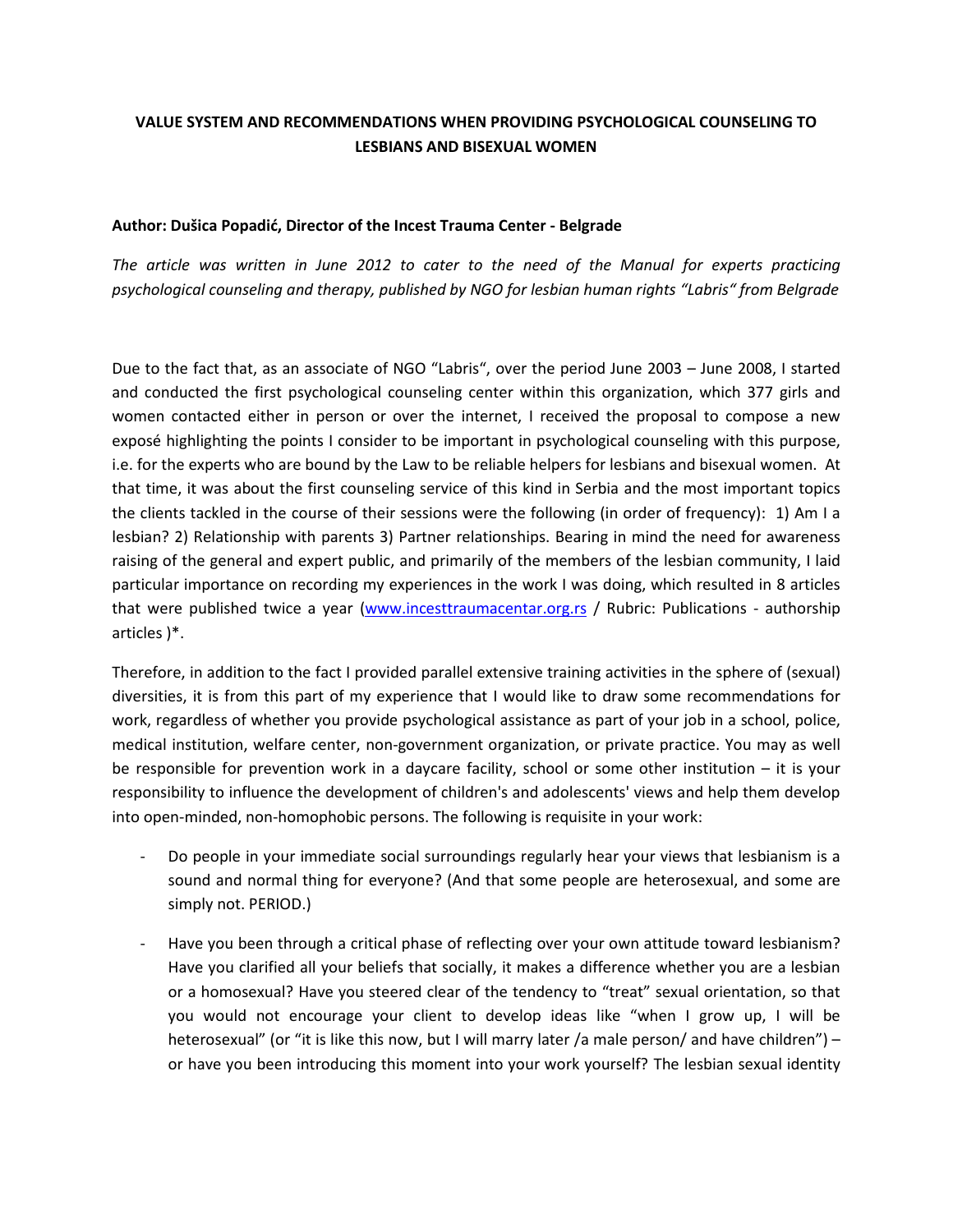is not a disease that you are supposed to treat. Get informed through human rights conventions as well as through specialized literature. The standpoint is the same.

- Do you understand that each instance in which you avoid speaking out or do speak out about the topic of lesbianism and sexual diversity you publicly demonstrate your opinion? Both in the private and business environment. This also happens when you support some of the derogative jokes about gay persons or when you keep silent while they are being told. More than ten years ago, I introduced the term "a different than heterosexual orientation", which is still being used. It is important to understand that the language you use defines reality – either discriminative or indiscriminative. Legal or illegal. Furthermore, it is extremely important to assume an attitude toward pejorative names that are used to refer to persons of different than heterosexual orientation. Adapting public discourse to the audiences is intolerable; instead, one should take into consideration the person whose dignity and human rights have to be respected. Regarding the same topic – language – old-fashioned terms "butch" and "femme", which are broadly used within the lesbian scene, should be avoided. These terms virtually reintroduce lesbians into patriarchal, male-female roles. If lesbian human rights are about love between two women that they express in mutually accepted ways, why should the presence of man in such a relationship be encouraged once again, as well as the classical, patriarchal division of roles typical of heterosexual relationships? Those are all too well-known, derogatively presented concepts concerning the functioning of a lesbian relationship by the homophobic majority, right? In such a division of roles we know that power is unevenly shared, to the benefit of men, and this precisely is the subject of decades of activities of the feminist movement throughout the world, and as of more recently, of UN agencies, The Council of Europe and other relevant institutions. And just when the necessity of removing this imbalance of power was acknowledged at practically all levels, do not be surprised at the fact that the lesbians themselves still insist on a language that encourages the very same imbalance – because they need to rely on a familiar model. But you can choose to differ!
- Did you make it your aim to learn about the history of the LGBT movement in the world? The fact that you are a "professional" does not mean that you are well equipped to understand the nature of lesbian existence. Just like a good therapist in circumstances of war is only she who puts her knowledge, skills and experience in the social context, which means that her intervention reflects her understanding of the social context – the situation is identical with the helper pretending to provide the right intervention to lesbians. Without a broader picture, you will not get far.
- By assuming a broader picture, through learning and obtaining a detailed insight, you can make an impact in forming your own policy in the interest of lesbians. You have already developed your personal policy. Perhaps you still do not refer to it this way. You have your own policy even if providing psychological assistance to lesbians is only your ancillary (or principal?!) source of income, if you possess an authentic interest and are self-motivated to attend education in the sphere of human rights, gender and diversity issues. Define that policy for yourself. Try to understand what benefit the clients who come to you draw from your policy. Benefit means that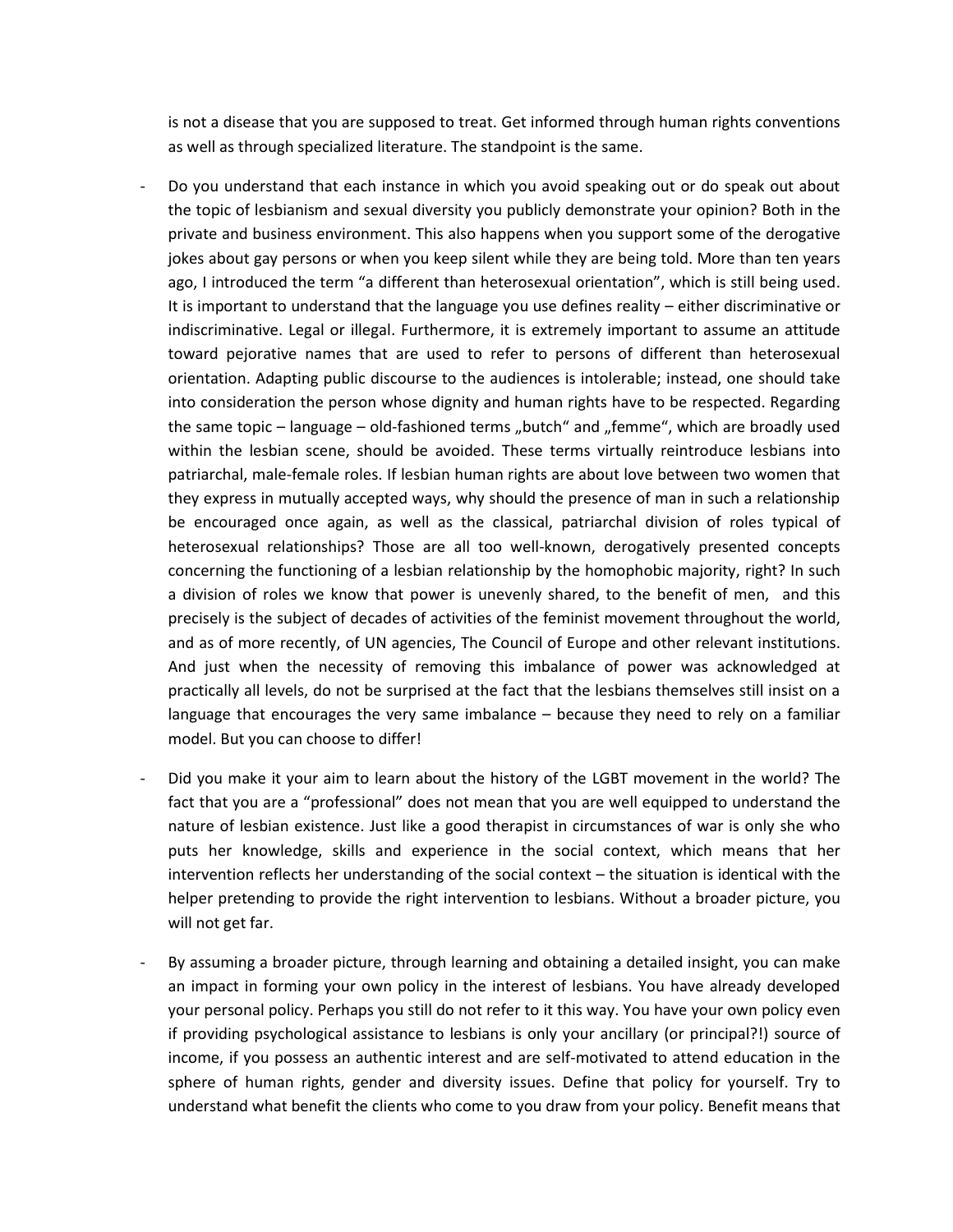your intervention encourages their personal growth and development and the already mentioned open-minded personality, with considerable self-esteem and self-confidence.

- The dynamics within the lesbian community is intensive. It is important to develop an authentic interest and get to know it. "The community" sounds like one, but in fact it harbors great diversity. Not all girls or women are part of the "community" or the "scene". Many of them would not be part of it for anything in the world. It may happen that, however open-minded you are, you recognize the accuracy of some stereotypes in practice. You can feel loyal to the values that are meant to shed stereotypes imposed by a homophobic majority, and at the same time you may notice that some stereotypes occasionally rest on solid arguments. Your engagement within the LGBT movement/organization does not mean that you are their blind follower. You have your own critical thinking, e.g. you are good at understanding causes and consequences. You understand why stereotypes are confirmed. **Use that in a constructive way.** Again, in the interest of real women of lesbian orientation. Because you owe them a sincere and qualified approach, not an ideology. **The clients are your concern. Not your boss, not homophobia, you are not at their service.** Your responsibility is to tackle the following issues within your psychological assistance: about the risks to the lesbian community as a ghetto, to promote alliance between heterosexual persons and lesbians, and also between lesbians and heterosexual persons (note: this seeming "repetition" is deliberate) which is effectuated in everyday life, in private life, at work, in volunteering for important social issues, etc., on discrimination within the lesbian community (what do you really know about that?), and many other issues.
- The existence of bisexual women differs from the existence of women with other sexual orientations. It is important to take the client seriously, to learn from her about specific points and make sure not to slip into the pattern, even unconsciously, of double discrimination that the women of bisexual orientation are exposed to within the lesbian community. This is not some kind of "fluid" identity, changeable in the sense of being unreliable. A bisexual woman often receives unfavorable treatment within the lesbian community she seeks to join and which she sees, just like lesbians, as a safe place. The analogy with the discrimination within the lesbian community can be drawn regarding women of Roma or other non-Serbian nationality (and religious beliefs), disabled women, women with feminine looks and women from smaller communities in Serbia. The diversity in terms of class and education is also reflected, in a specific way. Each of these processes must be addressed, recognized and clearly defined according to values.
- If at this point of your lives you are heterosexual: Are lesbians and bisexual women part of your everyday private life? Your lady friends, colleagues and relatives – those who come to your birthday party with their female partners and who you introduce to everyone as a couple, upon previous agreement with them? You do it gladly, just like a heterosexual couple you invited to the occasion? Are you equally active in participating and sharing the good or the sad news about this couple as you do with persons close to you, as you show empathy for life events in a familiar (or close) heterosexual couple? Or else, you do not really know much about the daily routine of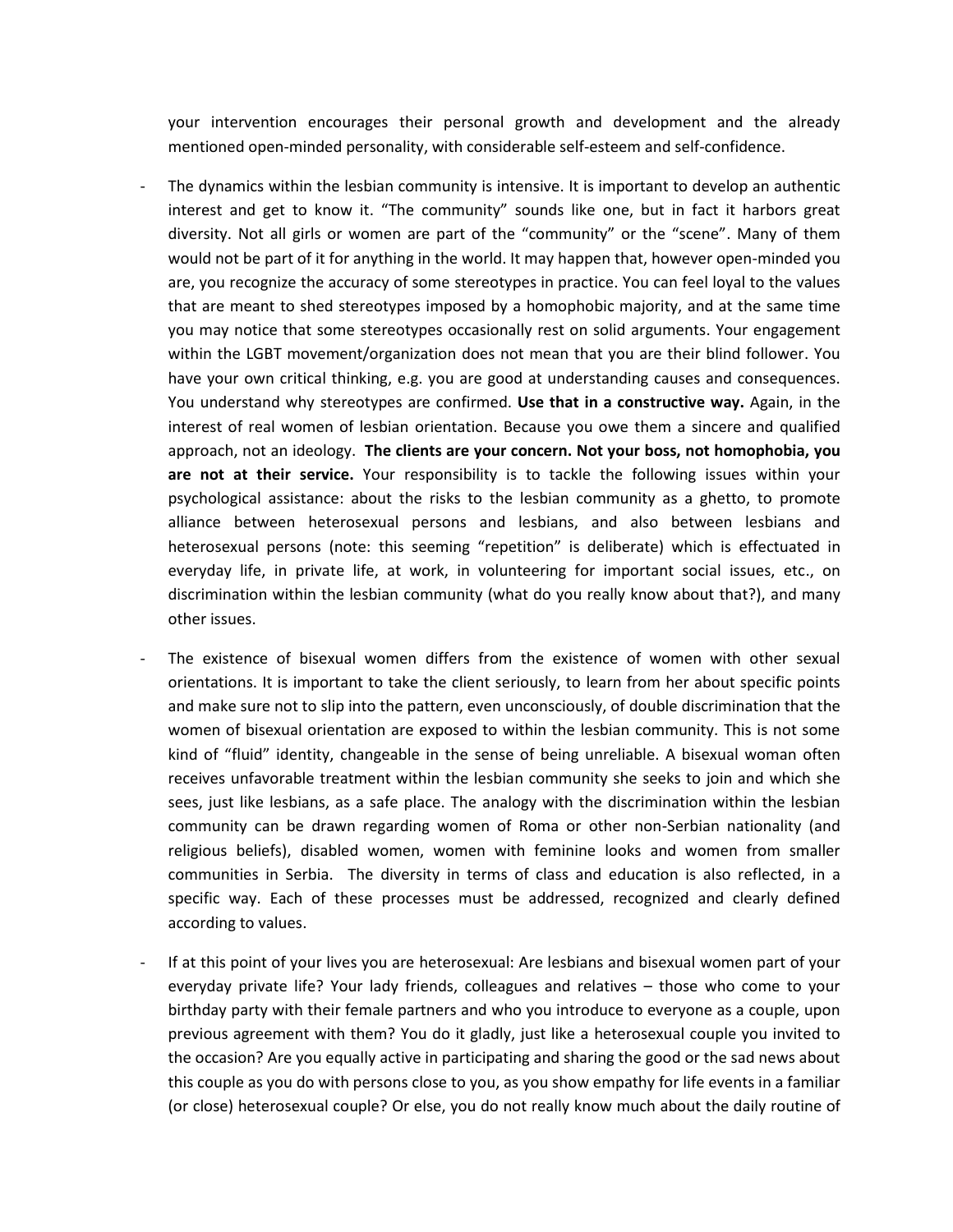your female relative or friend? If lesbians and bisexual girls and women are "only your clients /patients", what do you think is the reason for this? What does your intimate partner think of your engagement and providing psychological assistance to? And what about your primary family? And friends? How did you present your engagement in the sphere of sexual diversity to your close social environment and in what ways have you been adapting to their attitudes?

- If at this stage in your life you are of a sexual orientation different than heterosexual: It is important not to be part of "the lesbian scene". It is neither ethical nor possible to preserve a trusting relationship with the clients if you go out to the same places, meet your clients in situations that pertain to their privacy or if your private life unfolds before the eyes of your clients. In spite of the fact that we have been taught during our formal education how to preserve personal borders, the concepts of transfer and counter-transfer, etc., the closeness of a "friendly" social environment (which the lesbian community seems to be at first sight) is indeed conducive to crossing this border. This challenge is understandable, because the helper feels the need to realize her identity in a safe environment which – if she intends to assume a professional approach – she should create elsewhere. Regular active participation in free activities being organized within the lesbian community is not requisite for understanding the issues these clients tackle. You will not betray anyone by refraining from participation. On the contrary, you will be more apt to respond to your clients' requirements.
- The eternal dilemma is whether only a person who has a certain personal experience can best understand a similar experience. Or else, you will hear the phrase "only she can understand". This is not a precondition. If you have learned about the life circumstances of your client who belongs to a marginalized social group, you have also learned about the mechanisms of oppression (note: that you did not learn during your formal education). Let us go back to the golden rule that says: **YOU ARE A HELPER IN A SOCIAL CONTEXT.** Only then does everything you have learned about or done make sense. At the same time, if you share the experience your client has (or you have a similar experience), that could be both beneficial and detrimental. It will depend on "how you are dealing" with your own experience. Depending on where you stand in that imaginary continuum of understanding your own identity and its affirmation and promotion – how far you have progressed in building your own broader picture, in which you perceive that identity as one of your manifold identities, one of your life experiences. Depending on your critical thinking about that very same, broader picture.
- Providing psychological assistance to socially marginalized groups is **PUBLIC OFFICE**. That is because lesbian existence is a social issue calling for social change. You are publicly advocating the alteration of the existing unfavorable social attitude. This means that you have come out of your practices and other spaces where you provide psychological assistance and use your own professional authority and knowledge in order to make a contribution to this process. Because you care. Because you are concerned. Your job is not complete if you stay within the confines of your work premises and nobody knows what you have been doing and what you have achieved (you have learned a lot in the course of your work with gay persons, but you do not share it with anyone in the community and you keep it to yourself as "a bad secret" and you call that the rule